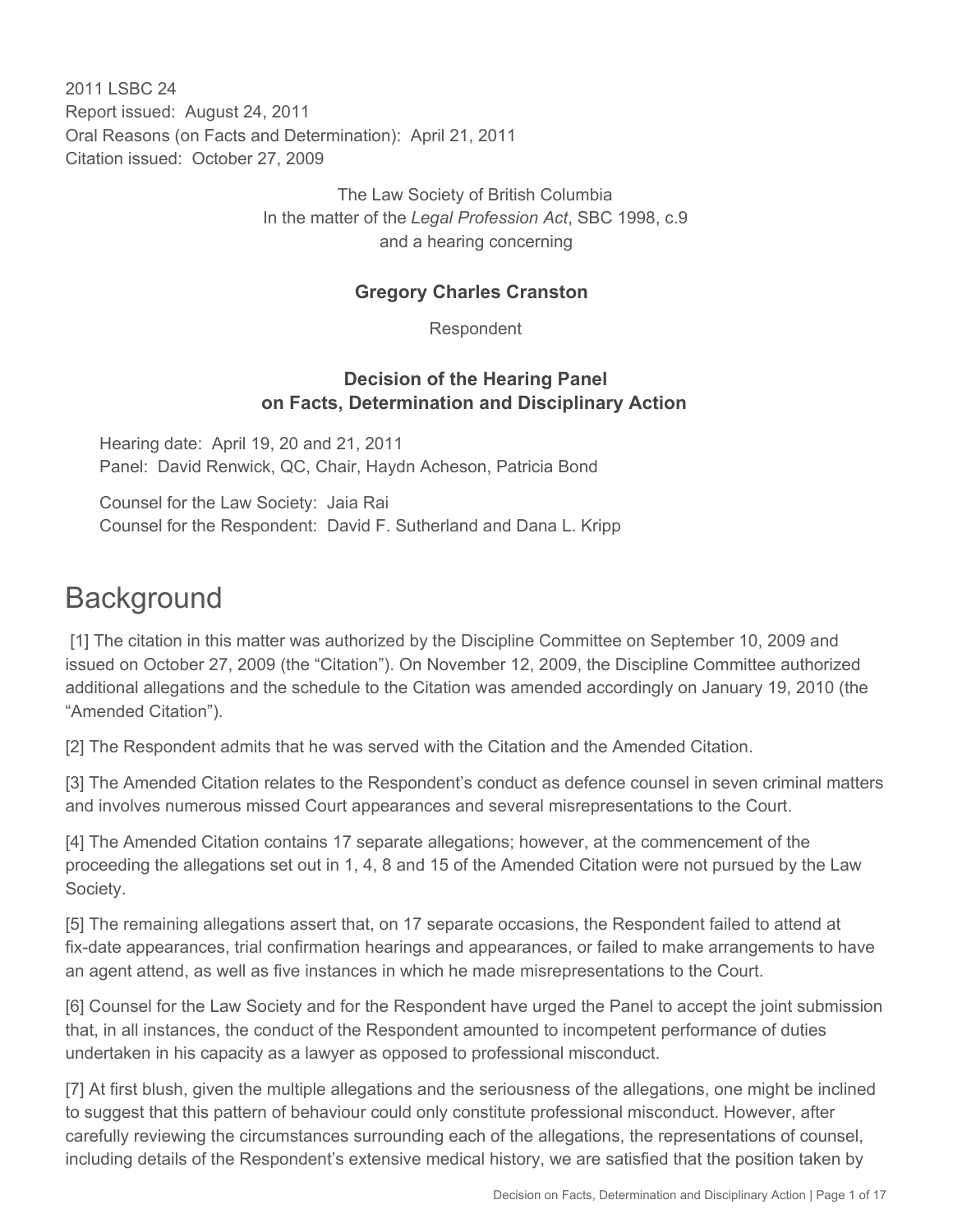counsel is the appropriate one and that, in all instances, the Respondent's conduct amounted to incompetent performance of duties undertaken in his capacity as a lawyer. Oral reasons were provided, and these are now our written reasons.

[8] The genesis of these allegations arose when the Respondent appeared as counsel in the matter for *R v. G*. NG was charged in February 2006, with impaired driving and operating a vehicle with a blood-alcohol level in excess of 80 mg. Two trial dates were adjourned, and the trial was scheduled to proceed in Sechelt Provincial Court on November 20, 2006. On November 17, 2006, the Respondent sought an adjournment of the trial on the basis that it conflicted with the Supreme Court assizes in Fort St. John commencing on November 20, 2006. The adjournment was denied, and NG's trial commenced on November 20, 2006 without the Respondent; however, as the trial did not complete, the matter was adjourned to December 8, 2006.

[9] On December 8, 2006, the Respondent appeared and made an application before the trial judge, A. Rounthwaite, PCJ, that she recuse herself on the basis that she had denied the adjournment application and had made certain comments to NG that he may have the basis to make a complaint against the Respondent to the Law Society. After hearing the argument, Rounthwaite PCJ, refused to recuse herself.

[10] In anticipation of an adverse ruling, the Respondent filed a prohibition application on December 7, 2006 "(the Prohibition Application"). On December 8, 2006, after Rounthwaite PCJ refused to recuse herself, the Respondent advised her that he had filed the Prohibition Application. The Prohibition Application was heard on January 24, 2007, and Mr. Justice Smart dismissed the application on February 7, 2007 and written reasons were issued on March 29, 2007.

[11] When *R. v. G* continued before Rounthwaite PCJ, and after certain misrepresentations were made by the Respondent to her, a formal complaint was made by the Chief Judge to the Law Society.

# **CITATION**

[12] The Amended Citation, with the remaining allegations that were proceeded with by the Law Society, sets out the nature of the Respondent's conduct to be enquired into:

2. You failed to attend one or both of the fix date appearances on January 23, 2007 and February 7, 2007 in *R v. G*, Provincial Court Information No. [number] (Sechelt Registry), in which you were defence counsel, in circumstances requiring your attendance.

3. You failed to attend one or more of the fix date appearances on March 12, 2008, April 9, 2008 and May 20, 2008 in *R. v. G*, Supreme Court File No. [number], in which you were defence counsel, in circumstances requiring your attendance.

5. On one or both of the occasions described below, you represented to the Court that you had filed a Notice of Appeal on behalf of your client, NG, against the Order of Mr. Justice Smart pronounced February 2, 2007 denying a writ of prohibition, when you knew or ought to have known that a Notice of Appeal had not been filed:

(a) March 26, 2007 during the course of proceedings on *R. v. D*, Provincial Court Information No. [number] (Sechelt Registry);

(b) May 16, 2007 during the course of proceedings in *R. v. G*, Provincial Court Information No. [number] (Sechelt Registry).

6. On one or both of the occasions described below, you made representations to the Court concerning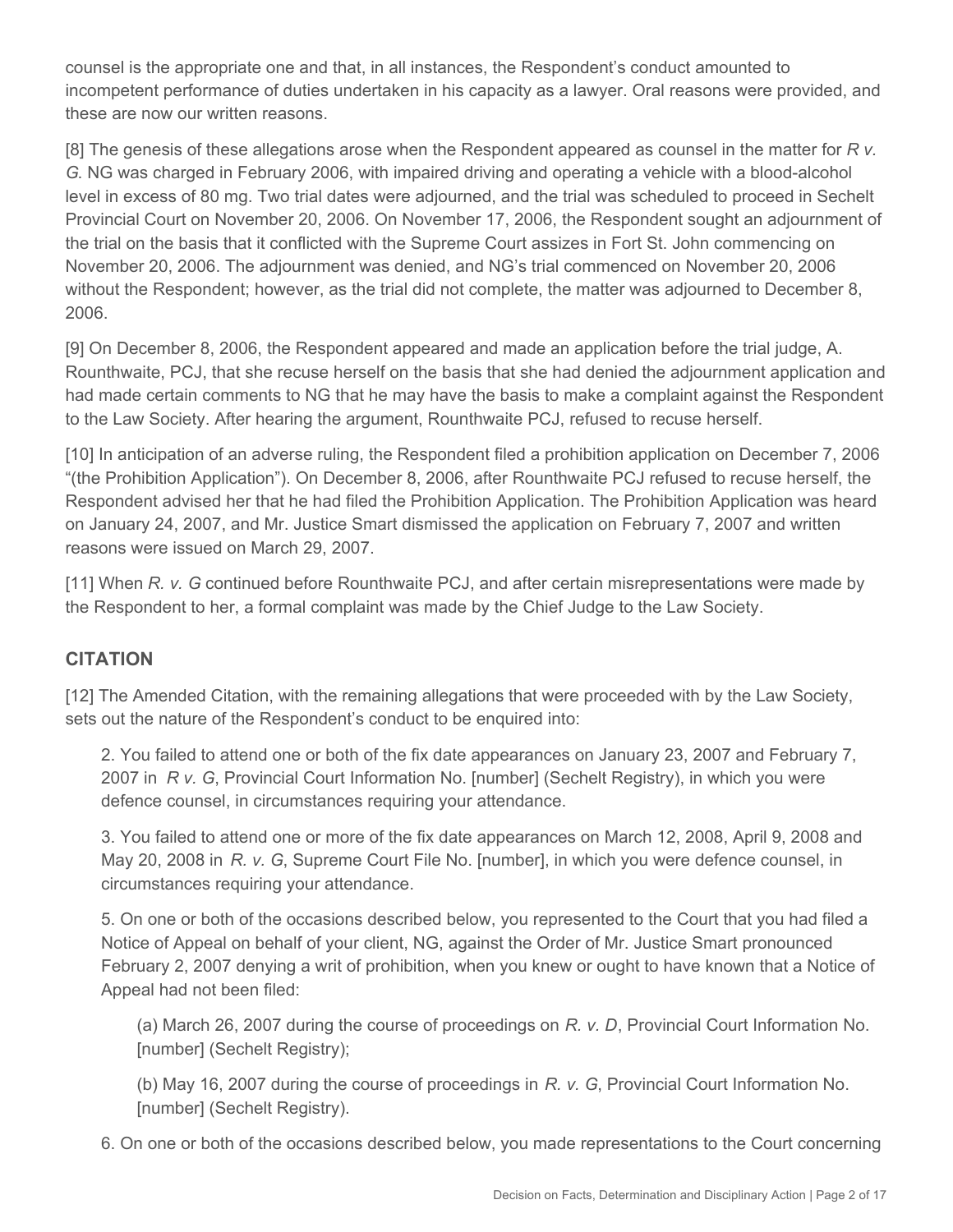the reason a Notice of Appeal had not been filed on behalf of your client, NG, against the Order of Mr. Justice Smart pronounced February 2, 2007 denying a writ of prohibition, when you knew or ought to have known that the representations were false:

(a) Appearance on June 4, 2007 during the course of proceedings in *R. v G*, Provincial Court Information No. [number] (Sechelt Registry).

(b) In a Notice of Application for Extension of Time to Appeal filed on June 14, 2007 in *R. v. G*, Court of Appeal File No. [number].

7. You failed to attend one or more of the fix date appearances on February 6, 2007, February 27, 2007 and March 12, 2007 in *R. v. C,* Provincial Court Information No. [number] and [number] (Smithers Registry), in which you were defence counsel in circumstances requiring your attendance, resulting in a bench warrant being issued for your client on March 12, 2007.

9. On September 12, 2007, you failed to attend a trial confirmation hearing in *R. v. F*, Provincial Court Information No. [number] (Sechelt Registry), in which you were defence counsel, in circumstances requiring your attendance.

10. In the course of your representation of the accused in *R. v. F*, Provincial Court Information No. [number] (Sechelt Registry), you represented to the Court on December 24, 2007 that you had filed a Notice of Appeal against Conviction of your client, NG, Provincial Court Information No. [number] (Sechelt Registry), when you knew or ought to have known that the Notice of Appeal had not been filed.

11. On January 21, 2008, you failed to attend and failed to make prior arrangements for an agent to attend, on your or your client's behalf, an appearance in *R. v. M*, Supreme Court No. [number] (Fort St. John Registry), in which you were defence counsel.

12. On February 10, 2009, you failed to attend and failed to make prior arrangements for an agent to attend, on your or your client's behalf, a trial confirmation hearing in *R. v. C*, Provincial Court Information No. [number] and [number] (Smithers Registry), in which you were defence counsel.

13. On February 16 and 17, 2009, you failed to attend the trial confirmation hearing in *R. v. S,* Provincial Court Information No. [number] (Burns Lake Registry), in which you were defence counsel, in circumstances requiring your attendance, resulting in a bench warrant being issued for your client on February 17, 2009.

14. On February 17, 2009, you failed to attend the trial confirmation hearing in *R. v. C*, Provincial Court Information No. [number] and [number] (Smithers Registry), in which you were defence counsel, in circumstances requiring your attendance, resulting in a bench warrant being issued for your client.

16. You failed to attend the appearance on February 2, 2009 in *R. v. S*, Supreme Court File No. [number] (Fort St. John Registry), in which you were defence counsel, in circumstances requiring your attendance, resulting in a bench warrant being issued for your client.

17. You failed to attend and failed to make prior arrangements for an agent to attend, on your or your client's behalf, appearances on December 8, 2008 and/or March 9, 2009 in *R. v. S*, Supreme Court File No. [number] (Fort St. John Registry), in which you were defence counsel.

[13] The Respondent admitted that his conduct constituted incompetent performance of duties undertaken in his capacity as a lawyer but was not prepared to admit that his conduct amounted to professional misconduct.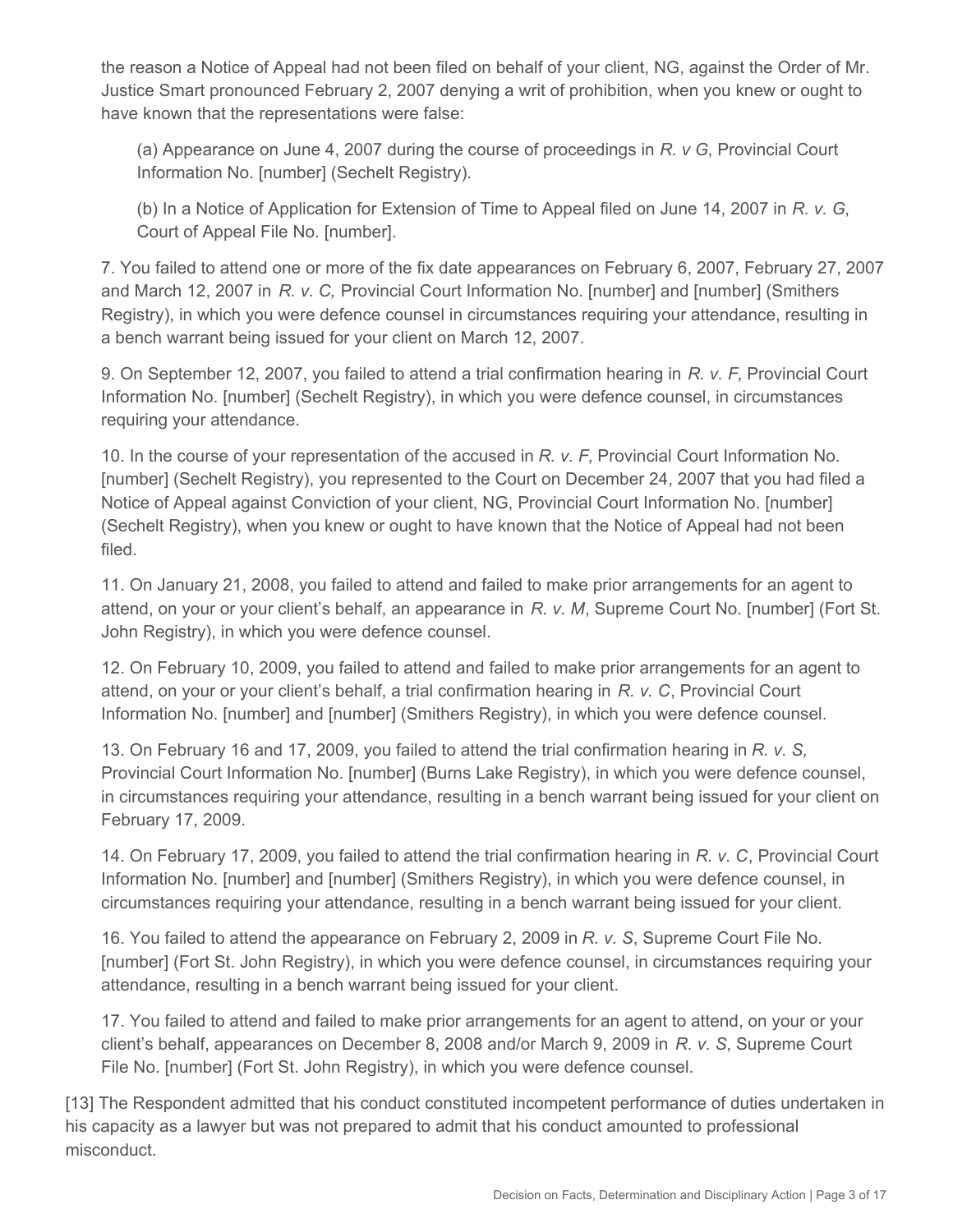[14] The Respondent further admitted that he failed to attend as required and that he made the misrepresentations as set out in the Amended Citation.

[15] For the purpose of our analysis, we have grouped the allegations relating to the failure to attend at Court to fix dates and separated those from the allegations of misrepresentation.

# Facts

[16] An Agreed Statement of Facts ("ASOF") was tendered as an Exhibit in these proceedings. It provides a very thorough and comprehensive analysis of the factual underpinnings for each of the allegations. It is important to have an understanding of the substance of each of the allegations to assist in appreciating how the Panel came to its decision of accepting that the Respondent's conduct amounted to incompetent performance of his duties as a lawyer. Therefore, it is necessary to provide a summary of the facts for each of the allegations.

# **Missed Appearances**

# **Allegation 2**

[17] As a result of Rounthwaite PCJ's refusal to recuse herself on December 8, 2006, the continuation of the trial in *R. v. G* was scheduled to be heard some time after the Prohibition Application was heard. The Respondent had advised that the Prohibition Application was scheduled to be heard on January 16, 2007. A continuation date for *R. v. G* was not arranged on December 8, 2006. Instead the matter was adjourned by a Justice of the Peace to December 19, 2006 to fix a date, which was called ahead to December 18, 2006 and then adjourned at the Respondent's request to January 23, 2007 to fix a date.

[18] The Respondent did not attend the appearance on January 23, 2007. As a result of the failure to attend, the Crown sought a bench warrant for the arrest of NG. NG's non-appearance was noted and the application for bench warrant was put over until January 24, 2007. On January 24, 2007, a lawyer appeared as agent for the Respondent and for NG. The lawyer explained that the Respondent mistakenly thought the appearance was set for January 24, 2007 rather than January 23, 2007. The matter was then referred to the trial scheduler, who had difficulties in confirming the continuation date with the Respondent and, therefore, Crown Counsel added the matter to the Court List on February 7, 2007 to confirm the date. Crown Counsel sent a letter to the Respondent on February 2, 2007 advising of the February 7, 2007 date. The Respondent did not attend on February 7, 2007.

[19] The Respondent admits that he failed to attend the fix date appearances on January 23 and February 7, 2007.

# **Allegation 3**

[20] Ultimately, NG was convicted on October 30, 2007. The Respondent filed an appeal against conviction in Supreme Court on December 31, 2007.

[21] The appeal was initially scheduled for February 27, 2008, but as the Respondent had not filed a factum nor the transcripts, an agent appeared on behalf of the Respondent and requested an adjournment on the basis that the Respondent had mis-diarized the appeal date for March 27, 2008. The adjournment was granted and the matter was put over until February 29, 2008 to fix a date for the appeal. On February 29, 2008, the Respondent appeared in Court and adjourned the fix date to March 12, 2008.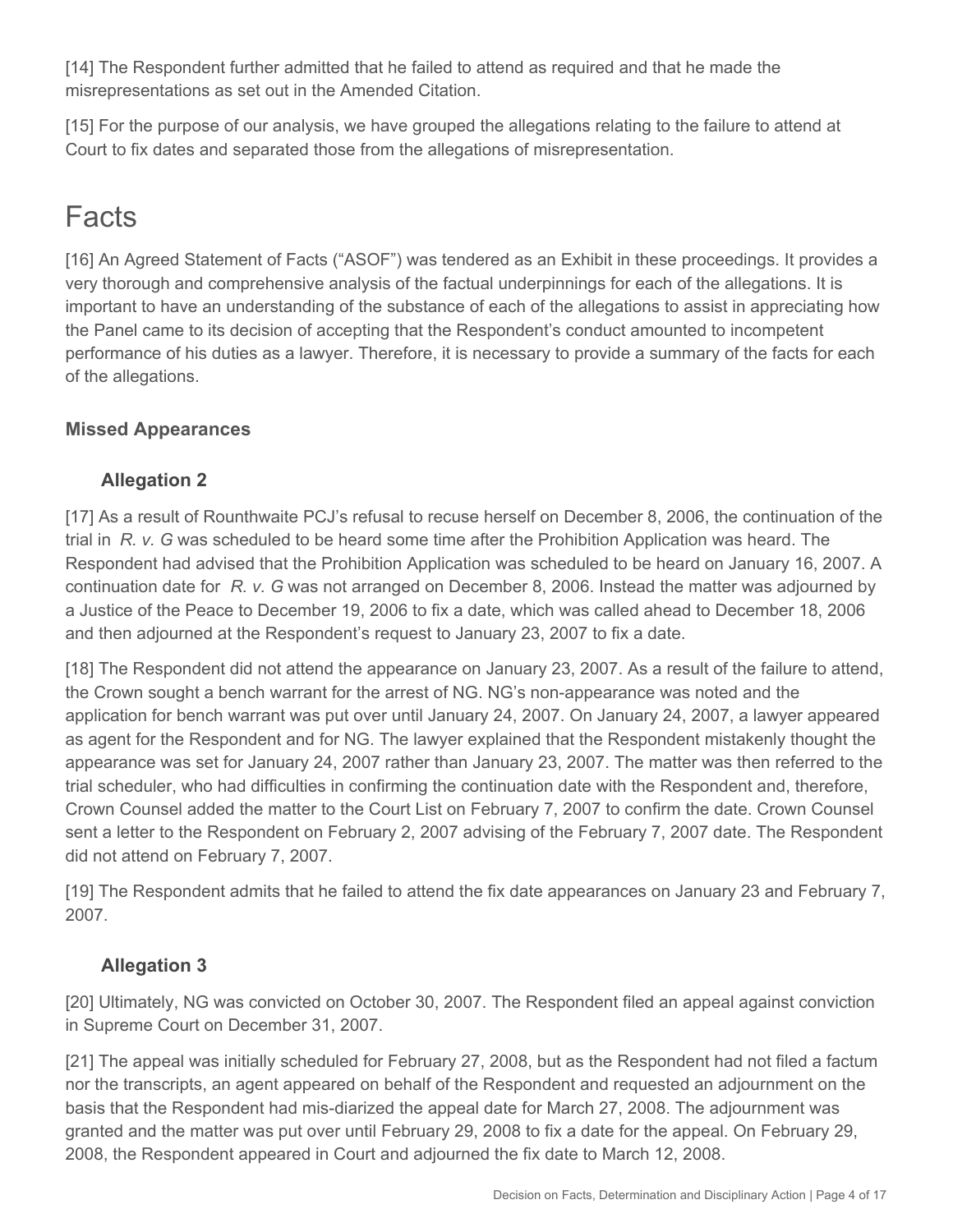[22] The Respondent did not attend the appearance on March 12, 2008, or the subsequent appearances on April 9 and May 20, 2008, which dates the Respondent was aware of.

[23] The Respondent admits that he failed to attend the fix date appearances of March 12, April 9 and May 20, 2008.

#### **Allegations 7, 12 and 14**

[24] The Respondent represented HC who was charged with impaired driving and operating a vehicle with a blood-alcohol level in excess of 80 mg. The trial of *R v. C* was initially scheduled for November 7, 2006; however, this trial date was adjourned on application of the defence and rescheduled to December 6, 2006. This trial date was subsequently adjourned on application of Crown Counsel. Fix date appearances were adjourned from time to time, and the Respondent's assistant, LB, attended those appearances as agent for the Respondent. Ultimately, a fix date appearance was scheduled for February 6, 2007. The Respondent did not attend or have an agent appear on his behalf on February 6, 2007. As a result, the fix date was put over to February 27, 2007. The Respondent again did not appear nor have anyone appear on his behalf or on behalf of his client. The fix date was put over to March 12, 2007. The Respondent again did not attend. A bench warrant was issued for the arrest of his client.

[25] The Respondent admits that he failed to attend one or more of the fix date appearances on February 6, February 27 and March 12, 2007. However, as the Respondent did not appear on February 6, 2007, he was unaware of the appearances set for February 27 and March 12, 2007.

[26] The trial in *R. v. C* was subsequently rescheduled to March 5, 2009, with a trial confirmation hearing scheduled for February 4, 2009. An agent appeared for the Respondent on February 4, 2009, and adjourned the trial confirmation hearing to February 10, 2009, and advised the Respondent, by fax, of that date. The Respondent did not appear on February 10, 2009.

[27] The Respondent admits that he failed to attend the hearing set for February 10, 2009, or that he failed to have an agent appear on his behalf or on behalf of his client. He had, however, instructed an agent to appear in a different matter scheduled for February 10, 2009, in the Smithers Courthouse, where the *R. v. C* matter was also scheduled.

[28] *R. v. C* was scheduled for a trial confirmation hearing on February 17, 2009, but the Respondent did not appear nor make arrangements for his client or an agent to appear on his behalf.

[29] The Respondent admits that he failed to attend the trial confirmation hearing on February 17, 2009.

#### **Allegation 9**

[30] The Respondent represented SF who was charged with impaired driving and operating a motor vehicle with blood-alcohol level in excess of 80 mgs. A trial date was scheduled for October 25, 2007 with a trial confirmation hearing scheduled for September 12, 2007.

[31] The Respondent admits that he failed to attend the trial confirmation hearing set for September 12, 2007. The Respondent was in hospital on September 12, 2007.

#### **Allegation 11**

[32] The Respondent represented PM who was charged with impaired driving causing death and operating a vehicle with a blood-alcohol level in excess of 80 mgs. The accused was committed to stand trial, and a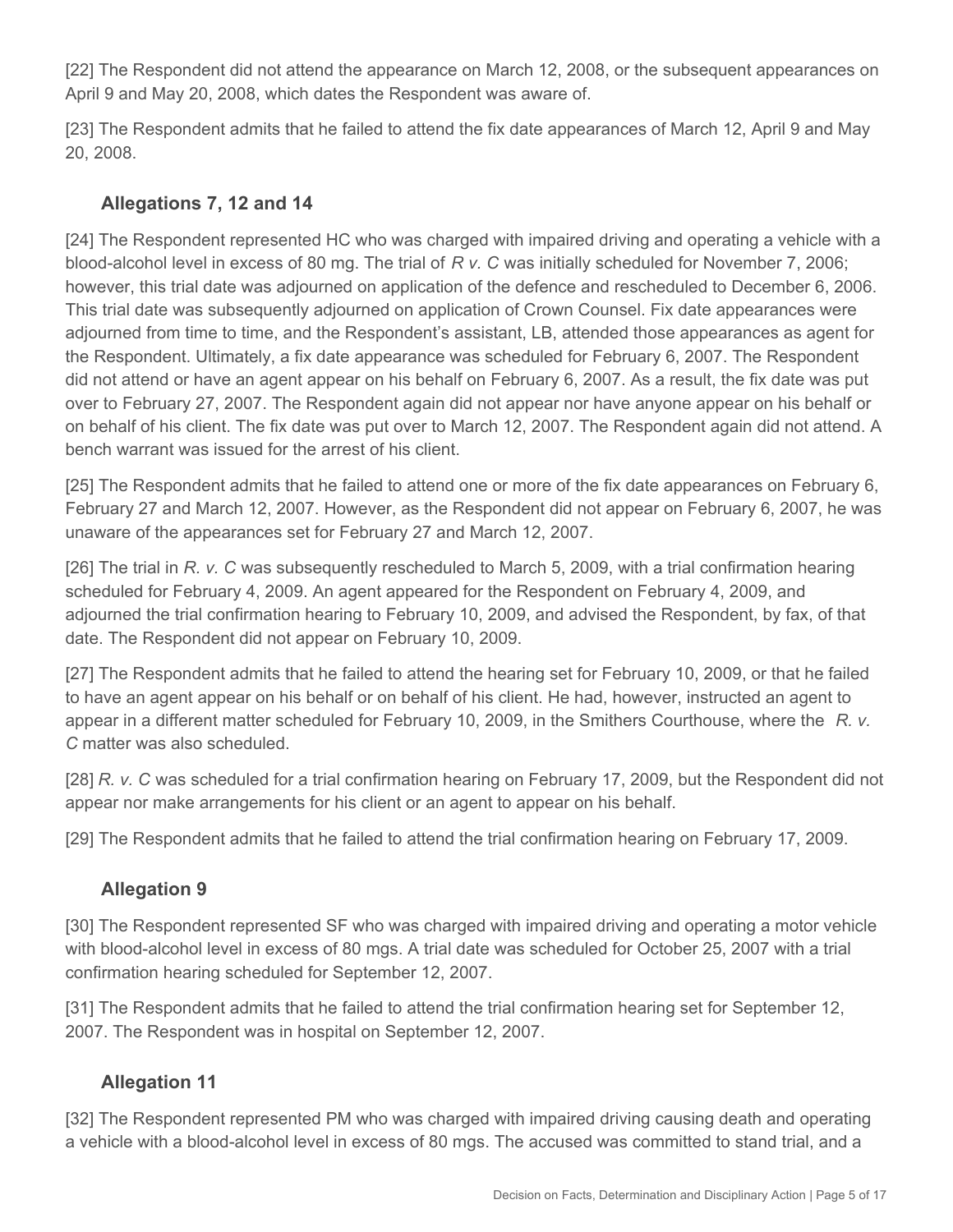trial confirmation hearing was set for January 21, 2008. The Respondent admits that he did not attend, nor have his client attend, nor make prior arrangements for an agent to appear on his behalf or his client's behalf on January 21, 2008. When the matter was called in Court it was stood down so that a lawyer, who had previously appeared for the Respondent as agent, could attempt to contact the Respondent, which she did and subsequently appeared as his agent. She advised the Court that he had "forgotten".

# **Allegation 13**

[33] The Respondent represented WS who was charged with impaired driving and operating a vehicle with a blood-alcohol level in excess of 80 mgs. The trial was scheduled for March 9, 2009, and a trial confirmation hearing was scheduled for February 10, 2009. The Respondent was advised by his agent, who appeared on February 10, 2009, that the trial confirmation hearing was adjourned to February 16, 2009. The Respondent was to appear by telephone; however, he did not make the appearance on February 16, 2009 and the matter was adjourned to February 17, 2009. On February 17, 2009, the Respondent had contacted the Court and indicated that he was in court in Kitimat, and that as his luggage, including his diary and his cell phone charger, had been sent to Smithers instead of Kitimat; he therefore was unable to receive the call on February 16, 2009, nor appear on February 17.

[34] The Respondent admits that he did not appear on February 16 or 17, 2009.

### **Allegation 16 and 17**

[35] The Respondent represented SS who was charged with impaired driving causing bodily harm and operating a vehicle with a blood-alcohol level in excess of 80 mgs. After a preliminary hearing, SS was committed to stand trial, and the trial was scheduled to commence on March 23, 2009, and a pre-trial conference was scheduled for December 8, 2008. When the matter was called on December 8, 2008, a lawyer, who had previously appeared for the Respondent as agent, advised the Court that she would try and contact the Respondent to obtain his instructions. However, she did not have instructions prior to the matter being called. The matter was stood down and the lawyer spoke to the Respondent and then advised the Court that he would be available for some of the five days scheduled beginning on March 23, 2009. Madam Justice Bruce adjourned the proceedings to February 2, 2009, for a pre-trial conference. The Respondent did not appear, nor have his client appear, nor make arrangements for an agent to appear on February 2, 2009. As a result, the trial scheduled for March 23, 2009, was cancelled and the matter was adjourned to March 9, 2009 to fix a new date.

[36] The Respondent admits that he did not appear on December 8, 2008, February 2, 2009 or March 9, 2009, nor make prior arrangements for an agent to attend.

[37] All of the missed appearances involve fix date appearances, pre-trial conferences or trial confirmation dates and did not involve any missed trial dates.

#### **Misrepresentations**

#### **Allegation 5**

[38] The Respondent represented AD who was charged with impaired driving and operating a vehicle with a blood-alcohol level in excess of 80 mg. AD's trial was scheduled for March 26, 2007, before A. Rounthwaite PCJ. On that date, the Respondent appeared and made an application to have Rounthwaite PCJ recuse herself and adjourn the trial, on the basis that there was a reasonable apprehension of bias on the part of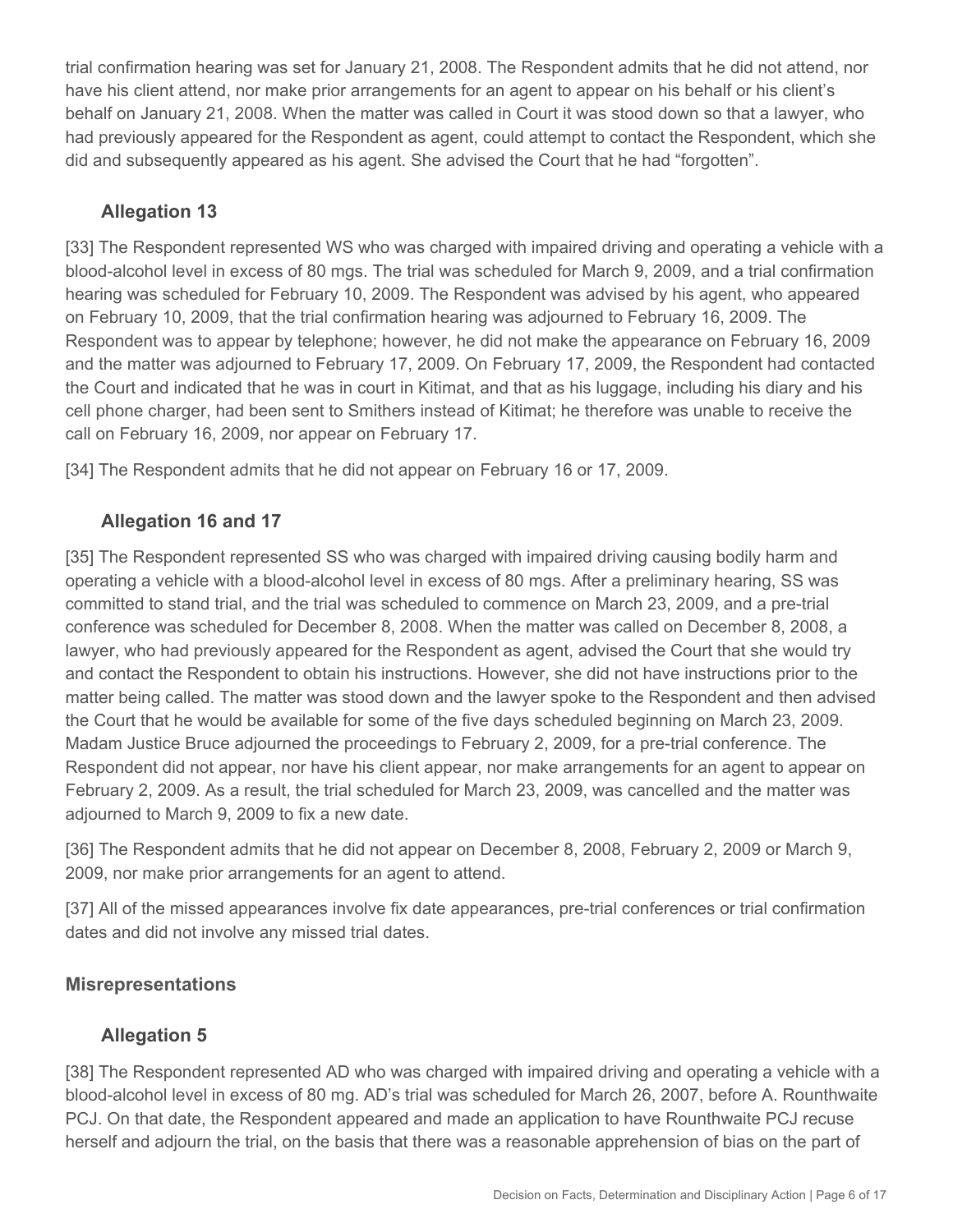the judge against the Respondent as a result of the proceedings in *R. v. G*, including the Prohibition Application, which his client was aware of. The Respondent advised the Court that a Notice of Appeal from the decision of Mr. Justice Smart in the Prohibition Application proceedings had been filed. The Respondent stated:

AD is aware of the situation in G. That was the case where Your Honour declined my application for an adjournment because of the Supreme Courts [sic] in Fort St. John, and proceeded on the matter in my absence. That matter has gone to the Supreme Court on a prohibition application. My application was denied there. It's now gone to the Court of Appeal.

He went on to state:

… I can tell you, yes, there has been a notice of appeal filed in the Court of Appeal. It's not something conjectural; it has been filed.

[39] On May 16, 2007, the Respondent appeared before Auxier PCJ in *R. v. G* and requested an adjournment of the continuation of the trial on the basis that he had filed a Notice of Appeal in the Prohibition Application proceedings and that his client had made a complaint to the Judicial Council against A. Rounthwaite PCJ. He said that the trial should be adjourned awaiting the outcome of those processes.

[40] In that proceeding, the Respondent stated:

I can tell you as counsel, that the Court of Appeal (sic) has been filed and I've seen a copy of the letter that NG tells me has been sent to the Judicial Council.

The Court indicated:

… I certainly accept what you've stated, Mr. Cranston, that a notice of appeal has been filed to the Court of Appeal regarding the decision of the Supreme Court refusing your writ of prohibition, and I think on that basis I'm prepared to adjourn the continuation that is set for this trial …

[41] The Respondent had signed the Notice of Appeal and given instructions to have it filed, but it was not filed.

[42] The Respondent admits that he represented to the Court on March 26 and May 16, 2007, that he had filed a Notice of Appeal in the Prohibition application proceedings, when he ought to have known that the Notice of Appeal had not been filed.

#### **Allegation 6**

[43] The Respondent appeared before A. Rounthwaite PCJ in the matter of *R. v. G* on June 4, 2007 and the following exchange took place:

Mr. Cranston: Thank you. I'd like to speak to the suggestion of false information, Your Honour. And I expect what Your Honour is referring to is the fact that the Notice of Appeal wasn't filed in the Court of Appeal?

The Court: Yes.

Mr. Cranston: Well, it turns out that the Notice of Appeal was drafted, was signed, and was sent by me well within the 30 days' time, and for some reason the company that delivers the documents took it to the Supreme Court, not the Court of Appeal. And I am currently making an application, which looks like it will simply be a desk order, to the Court of Appeal to have the matter accepted by them. So it's not quite false information.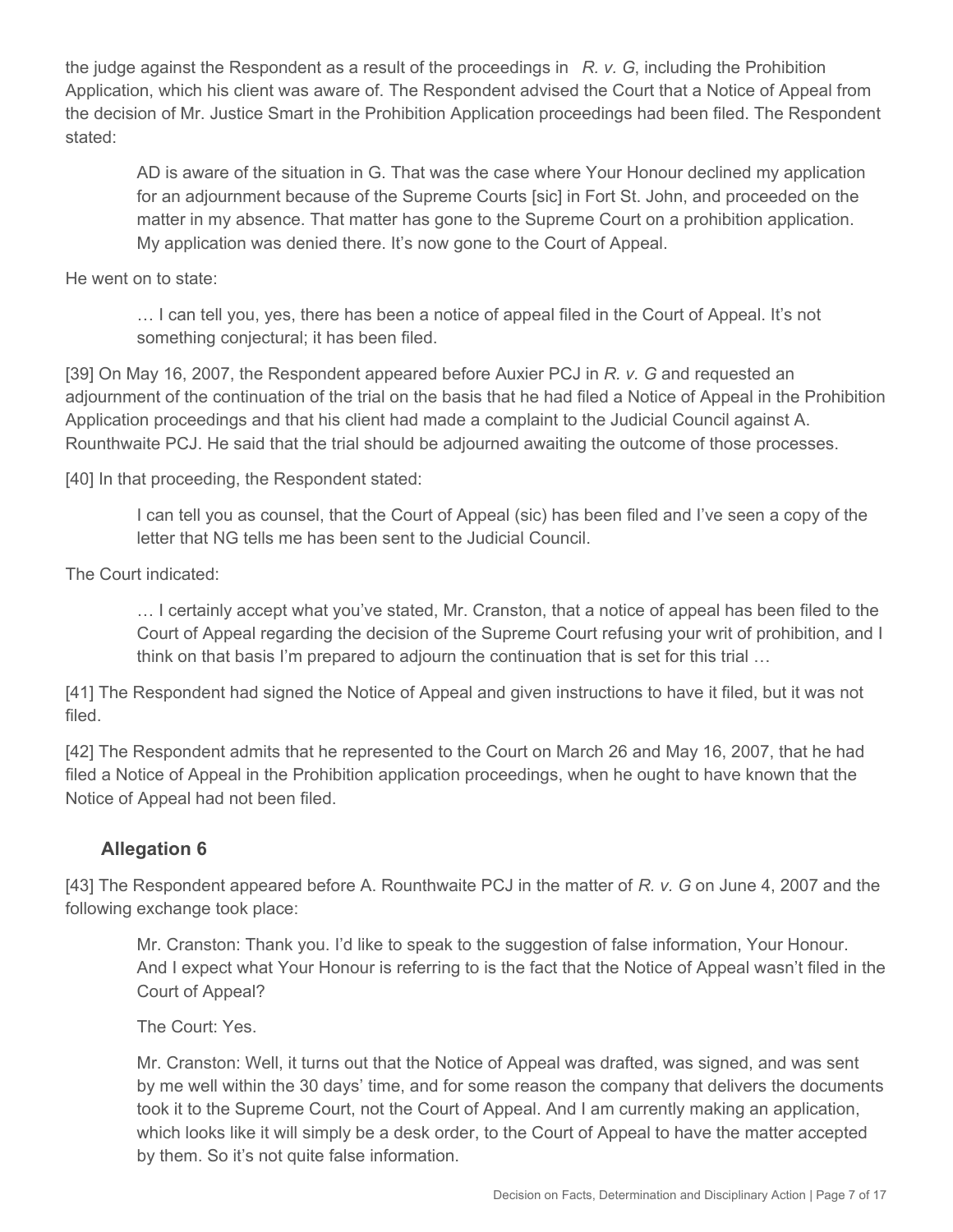[44] In the materials filed for an extension of time to file a Notice of Appeal, the Respondent stated that the Notice of Appeal was "inadvertently delivered to the Supreme Court Registry by West Coast Title Search on [March 2, 2007]." In fact, the Notice of Appeal had not been taken nor delivered to the Supreme Court Registry as alleged.

[45] The Respondent admits that the representations he made during the appearance on June 4, 2007 and in the Notice of Application for Extension of Time to Appeal concerning the reason the Notice of Appeal had not been filed were false and he ought to have known the representations were false.

## **Allegation 10**

[46] The trial in *R. v. F* was scheduled for December 24, 2007, before A. Rounthwaite PCJ. The Respondent appeared with SF and applied to adjourn the trial on the basis that he had filed an Appeal against conviction in *R. v. G* and that one of the grounds of appeal was a reasonable apprehension of bias against the Respondent as counsel at trial. The Respondent stated:

Mr. G has instructed me to file a notice of appeal, which has been done.

He later stated:

The appeal is filed …

And later:

… and to my knowledge, it has been filed. I did not personally physically file it. I have seen a copy of it, but I don't even know that that matters. The point is that there is a Notice of Appeal from NG. He was only sentenced, I think it was on the 10th of December. The appeal went in a few days later. I was not here. I was out of the country and I only came back on Thursday.

[47] The Notice of Appeal in the G matter had been dated and signed by the Respondent's legal assistant on December 17, 2007, however it was not filed in the Supreme Court Registry until December 31, 2007.

#### **EVIDENCE**

[48] In addition to the ASOF, medical reports from Dr. Phan, dated May 6, 2010 and April 14, 2011, and a report of Richard Gibbs, QC, were filed. As well oral evidence was provided by the Respondent, his co-worker, Ann Pollak, and his wife, BB.

[49] The May 6, 2010 letter from Dr. Phan sets out the extensive medical history for the Respondent, which includes:

(a) Treatment by medication for high blood pressure since 2004.

(b) Arterial flutter/fibrillation, or an irregular heartbeat, first diagnosed in 2004; treated by medication.

(c) An excessively slow heart rate, aka third degree (complete) heart blocks, first documented on February 13, 2007. The low pulse rate together with intermittent sleep apnea caused the Respondent to not breathe at times during the night.

(d) Diagnosed with a complete heart block on July 10, 2007, and as a result a pacemaker insertion occurred in October 2007 in Vancouver General Hospital.

(e) Atrial flutter diagnosed on July 10, 2007, treated by cardioversion which involved electrically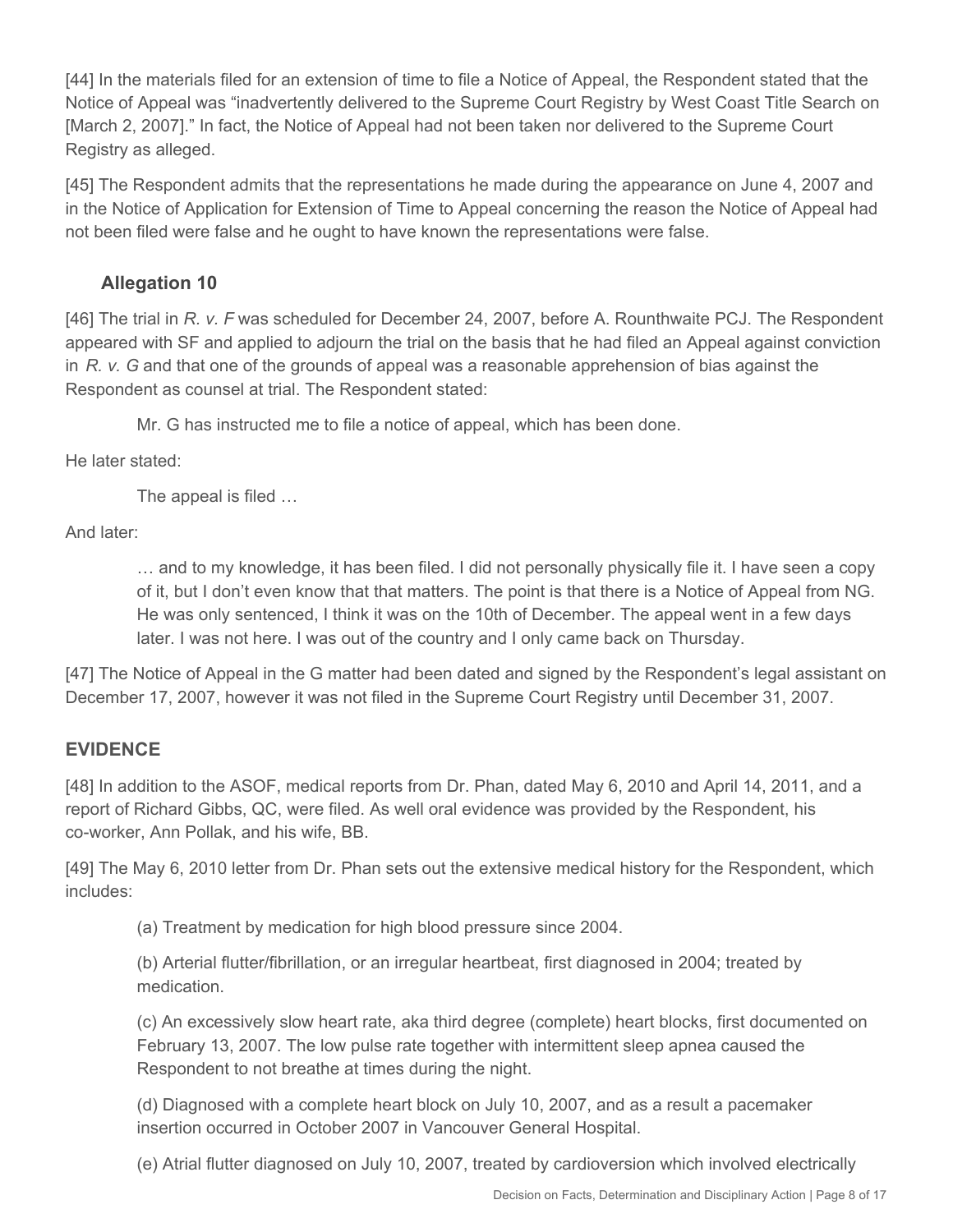applying hand paddles to the surface of the chest.

(f) The Respondent's first cardioversion occurred on November 25, 2007. Subsequent cardioversions occurred on April 21, 2008, December 12, 2008 and June 8, 2009.

(g) "Severe" obstructive sleep apnea diagnosed in July 2007.

(h) Kidney stones on June 8, 2007 and on October 9, 2007.

(i) An ablation procedure to treat his irregular heartbeat in June 2010.

[50] In Dr. Phan's opinion, the various medical conditions suffered by the Respondent produced significant health consequences:

1. The low resting heart rates might cause fatigue and inability to exercise so the heart rate would not increase like it normally should.

2. Symptoms of atrial flutter can include palpations, fatigue, lightheadedness, shortness of breath, fainting or pre-faint symptoms, angina or cardiac related chest pain, and low blood pressure.

3. The sleep apnea would include excessive daytime drowsiness and sleepiness, risk with driving and poor work performance, which can lead to heart disease such as high blood pressure, arrhythmias or even heart failure. The medications that he was on had side effects, which included fatigue and dizziness.

4. The sleep apnea would "severely restrict his ability to function as a trial lawyer, to handle stress, organize/execute work and life skills in general, contribute to short and long term memory impairments and significantly cause daytime fatigue and drowsiness."

[51] The Respondent testified and confirmed his own health problems and advised of other health issues by family members. His wife's sister was diagnosed with lung cancer in June 2006, and ultimately died in January 2009. His mother-in-law as well, had significant health issues during that same time period. With regard to his own health issues, he indicated that he would fall asleep in the courtroom or while driving. His sleep apnea made him incredibly tired, and he couldn't sleep well at night. He found that the pressures from work, together with his own and family health difficulties made it difficult for him to concentrate. He would set a date, but would forget to tell his secretary or put it into his own diary. The Respondent testified that he was "embarrassed that (he) missed a single date" and that he was generally proud of his reputation as being a good trial lawyer up until these proceedings. He also described his office systems including an unsatisfactory diary system.

[52] Ann Pollak, a lawyer since 1990, testified that she joined the Respondent in 2008 and has been instrumental in assisting in helping the Respondent with administrative matters, including proper scheduling of matters and recording those into the computer or other electronic devices. She described the Respondent as a "tenacious advocate, creative legal thinker, one who could keep all the balls in the air at the same time." She indicated that he is capable of getting to the "matter of a case" and that his arguments are "creative".

[53] His wife also testified on his behalf. BB has a nursing background, and in early January or February 2009, she was so concerned about his sleep apnea that she insisted he speak with a cardiologist. She described the effects of his various medical conditions and found that they were very, very stressful and that he suffered from insomnia, was not able to get any exercise and was not eating properly.

#### **DISCUSSION**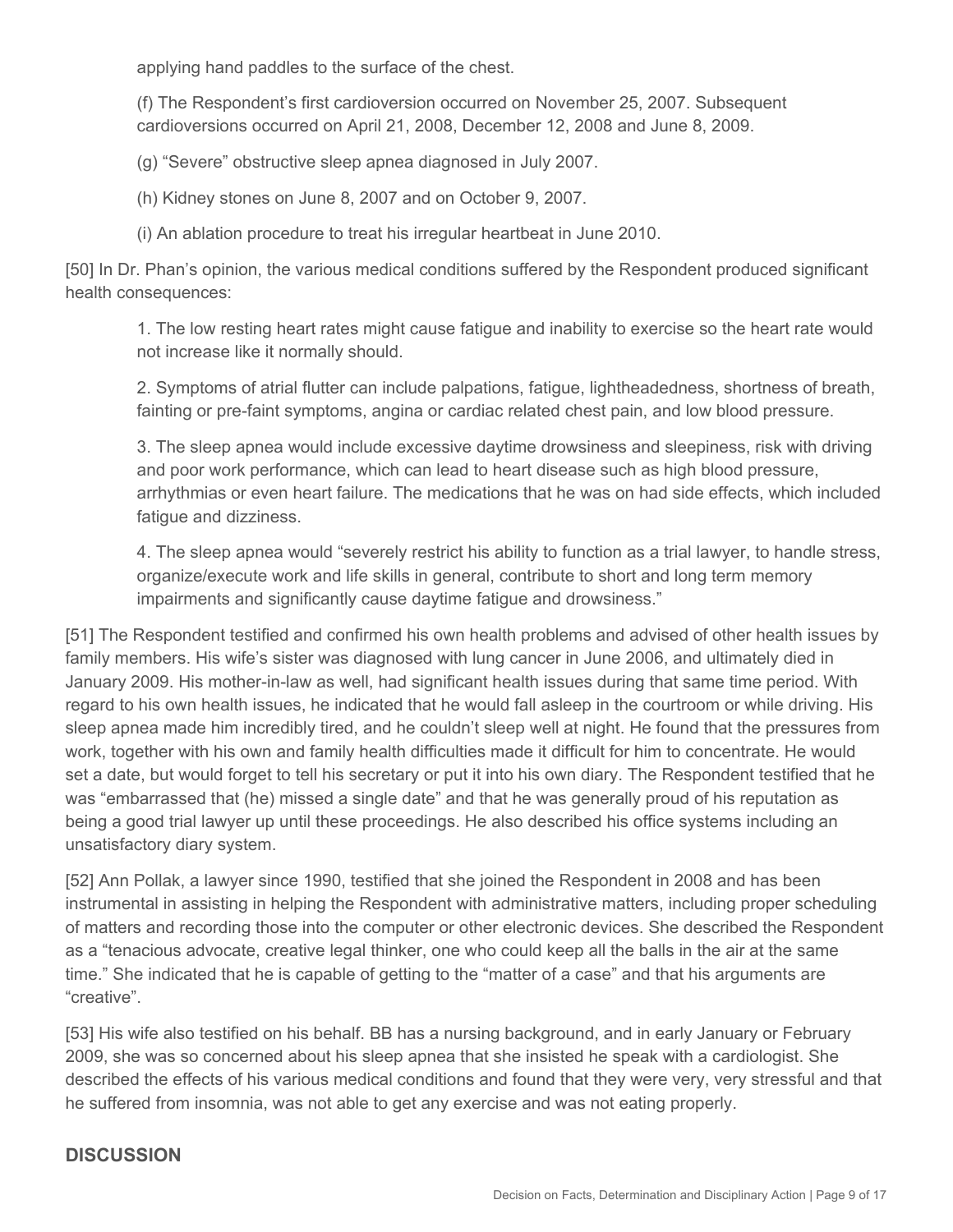[54] The onus is on the Law Society to prove the allegations on the balance of probabilities. Here, the Respondent has admitted that his conduct constituted incompetent performance of duties undertaken in his capacity as a lawyer.

[55] The discipline violations are serious and involve a number of missed appearances and misrepresentations over a lengthy period of time.

[56] Neither professional misconduct nor incompetent performance of duties are defined in the *Legal Profession Act*, Law Society Rules or the *Professional Conduct Handbook*.

[57] For our purposes in analyzing the relevant jurisprudence, we have again segregated the missed appearances from the misrepresentation allegations.

[58] In *Law Society of BC v. Nielson*, 2009 LSBC 8, the panel found that there was a degree of overlap between adverse determinations of incompetence and professional misconduct. At paragraph [23], the panel noted, "It is a fine point whether conduct that betrays an effective lack of any "lawyering" or judgment constitutes professional misconduct or incompetence".

### **INCOMPETENT PERFORMANCE OF DUTIES**

[59] In *Law Society of BC v. Goldberg*, 2007 LSBC 03, upheld by the Benchers on Review, 2008 LSBC 13, the hearing panel determined that, in relation to one of the allegations, Mr. Goldberg was incompetent with respect to performing his duties in the way he prepared and submitted materials to the Court. In reaching that decision, the panel relied, in part, on the decision in the *Law Society of BC v. Eisbrenner*, [2003] LSBC 03. The panel wrote at paragraphs [49]-[50]:

[49] … In Law Society of *BC v. Eisbrenner*, the Panel defined "competence". It held that a lawyer should:

a) have the intellectual, emotional and physical capacity to carry out the practice of law;

b) demonstrate professional responsibility and ethics;

c) set up, maintain office systems and file organization corresponding to the current or anticipated practice of the lawyer;

d) communicate in a timely and appropriate manner with clients, counsel and others and document those communications in an appropriate manner;

e) have an adequate knowledge of substantive and procedural law in the areas practiced, be able to relate the law to a client's affairs and determine when the problems exceed the lawyer's ability; and

f) develop and apply technical skills such as drafting, negotiation, advocacy, research and problem solving to appropriately carry out a client's instructions.

[50] A useful discussion of competence can be found in *The Regulation of Professions in Canada*  by James T. Casey, commencing at page 13 through to page 14. In summary, the question is whether or not a mistake or mistakes made by a professional will be of such significance so as to demonstrate incompetence. Assessing incompetence is a function of looking at the nature and extent of the mistake or mistakes and the circumstances giving rise to it or them. It may be self-inflicted or the result of negligence or ignorance. In considering this issue we bore in mind that we are not dealing with an allegation that the Respondent was incompetent generally. Instead, the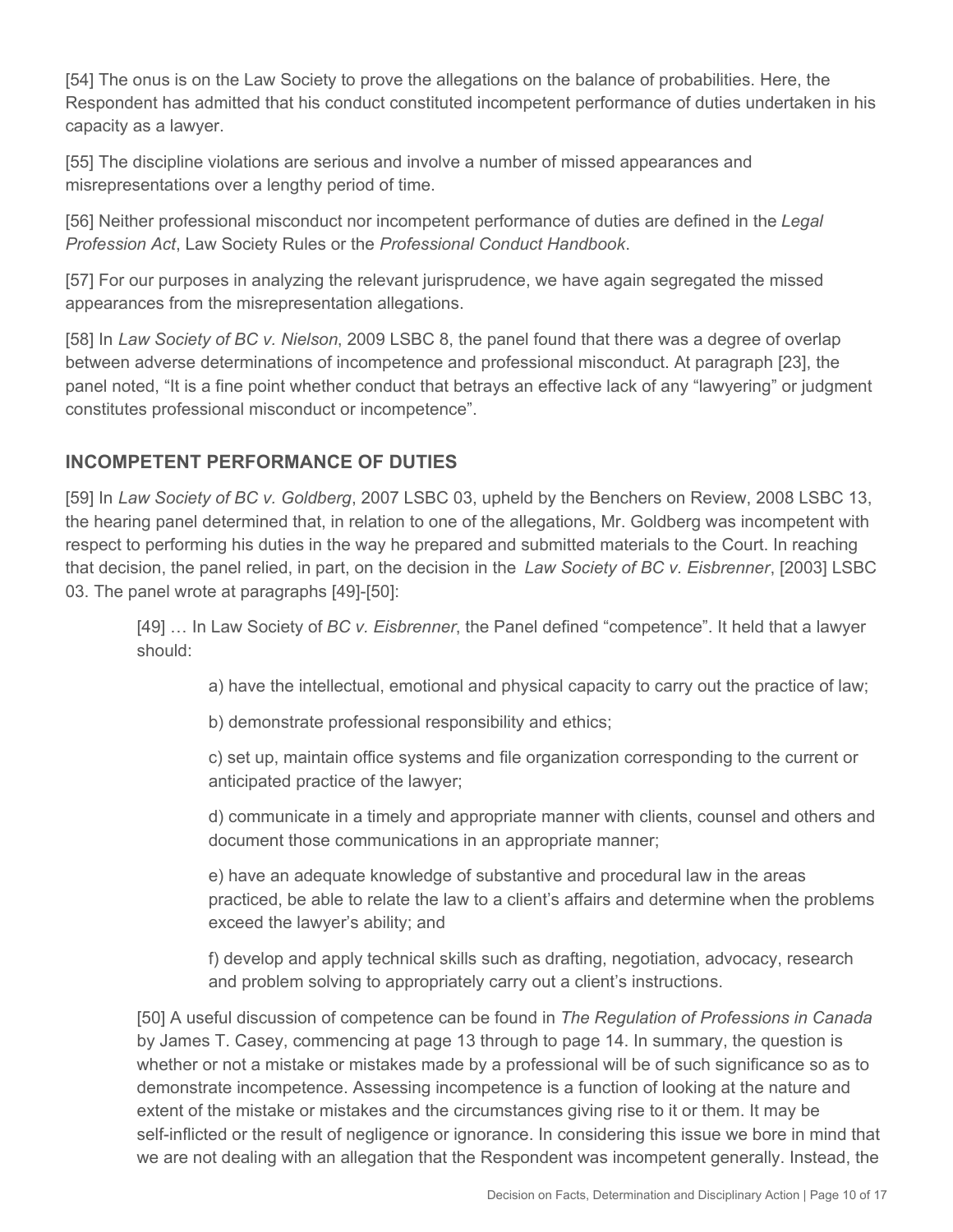issue before us was the handling of the Dunbar Appeals and whether or not they were handled competently.

[60] As further guidance, the panel in *Eisbrenner*, (supra) provided further direction in explaining incompetence:

[50] The Law Society has a statutory mandate, enshrined in s. 3 of the *Legal Profession Act*, to establish standards, in the public interest, for competent practice. Provisions of the *Professional Conduct Handbook* require that a lawyer not only have, and maintain an adequate knowledge of substantive law, but also that he or she have and maintain *adequate skills to represent the client's interests effectively*. Competence means so much more than mere mental fitness to perform the functions of a lawyer: it means the possession of, and ability to use, a set of skills to serve the interests of a client. A lawyer may be highly intelligent and extensively educated and yet incompetent to deal with a particular area of practice in which he or she has no training or experience. A lawyer may have that training or experience and yet be unable or unwilling to utilize those skills in the client's interest. In the same vein, the Supreme Court of British Columbia, in the case of *Mason v. Registered Nurses Assn. (British Columbia)* (1979), 102 DLR (3d) 225, defined incompetence as a want of ability suitable to the task, either as regards natural qualities or experience, or a deficiency of disposition to use one's ability and experience properly. In that case, the court confirmed a finding of incompetence in circumstances in which a nurse demonstrated a pattern of carelessness and a disposition such that she failed to respond to advice as to her shortcomings.

[emphasis in original]

#### **PROFESSIONAL MISCONDUCT**

[61] The leading case concerning the test for professional misconduct is *Law Society of BC v. Martin*, 2005 LSBC 16, where the hearing panel found that the test is "whether the facts as made out disclose a marked departure from that conduct the Law Society expects of its members; if so, it is professional misconduct."

[62] In reviewing *Law Society of BC v. Hops*, [1999] LSBC 29, the panel in *Martin*, (supra), concluded that conduct must display gross culpable neglect of the respondent's duties as a lawyer.

[63] Although the *Martin* test was considered in *Re Lawyer 10*, 2010 LSBC 2, we are satisfied that that case is unique to its facts and that it does not alter the marked departure test for professional misconduct.

[64] With this background, we need to consider the substance of these allegations relating to missed Court appearances and misrepresentations to the Court, bearing in mind the Law Society's statutory mandate provided in s. 3 of the *Legal Profession Act* to uphold and protect the public interest in the administration of justice.

#### **MISSED COURT APPEARANCES**

[65] There are few decisions regarding missed Court appearances. Counsel have cited cases that resulted in a finding of professional misconduct, as opposed to incompetent performance of duties. Each of those cases is distinguishable on their facts. (cf. *Law Society of BC v. Goldberg* 2007 LSBC 55, *Law Society of BC v. Goldberg* 2009 LSBC 18, *Law Society of BC v. Layne*, Decision of a Hearing Committee (1985), *Law Society of Manitoba v. Walsh*, 1997 LSDD No. 96, *Law Society of Manitoba v. Nadeau*, [2005] LSDD 35, *Law Society of Alberta v. Rothecker*, [2006] LSDD No. 137). These cases suggest that there was a wilful or flagrant disregard for the lawyer's obligations to his clients or the Courts, which resulted in the finding of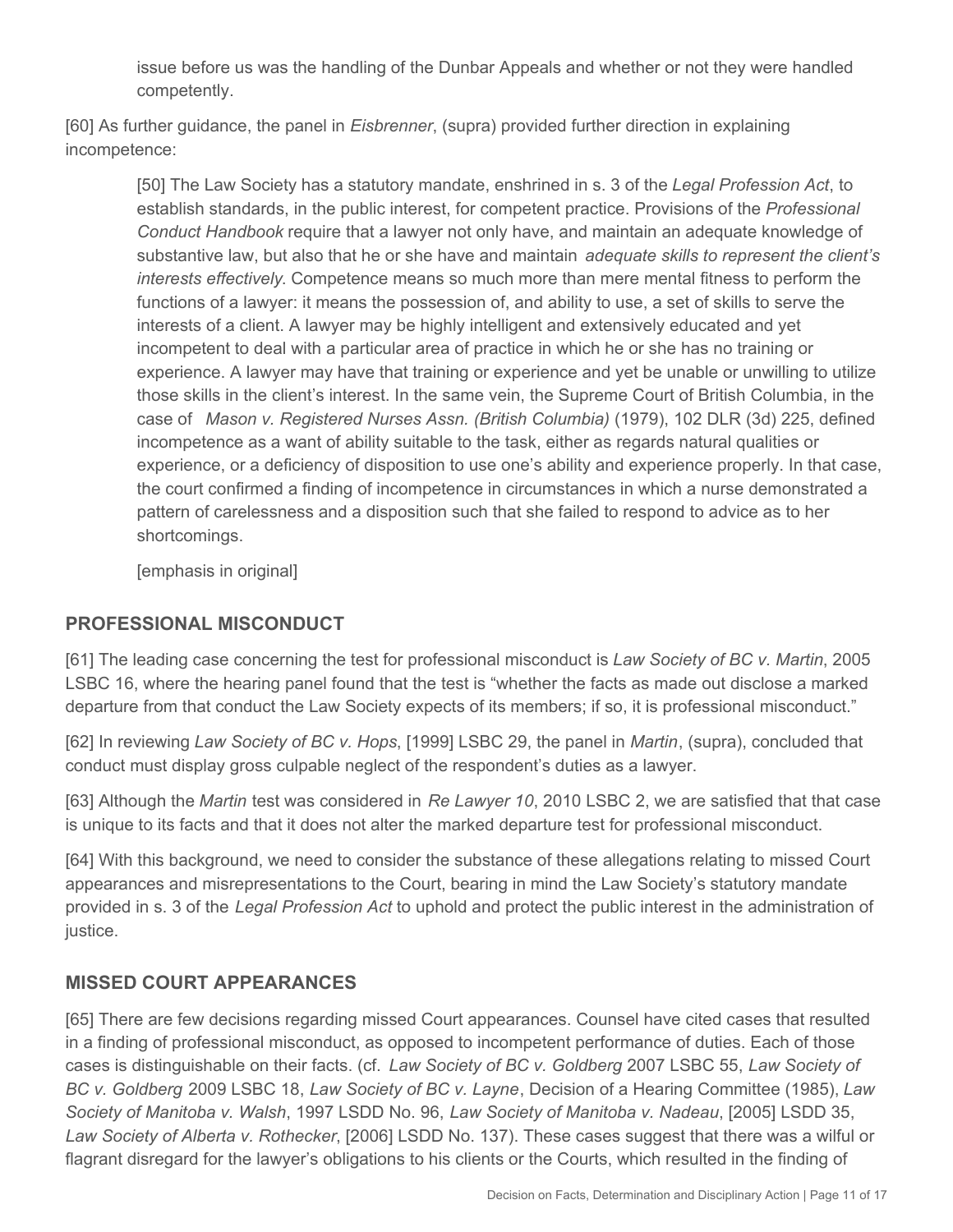professional misconduct.

#### **MISREPRESENTATION TO THE COURT**

[66] In all of the cases cited, the conduct complained of resulted in findings of professional misconduct rather than incompetence. However, each of the cases needs to be looked at with greater scrutiny.

[67] In *Law Society of BC v. Galambos*, 2007 LSBC 31, the respondent, who was acting for a plaintiff in a civil matter, represented to a Master that the Notice of Motion had been served on the defendant when it had not been. At the time he made the representation, he knew he was misleading the court. In that case, the respondent admitted that his conduct constituted professional misconduct, which admission the panel accepted.

[68] In *Law Society of BC v. Lowther*, [2002] LSBC 5, the respondent admitted that he misled the Court Registry as to the availability of opposing counsel to attend a proposed hearing on short notice. The respondent acknowledged that he did not have sufficient information to be able to assert the opposing counsel's availability and that he failed to take the necessary degree of care to verify that his statements were accurate. He admitted his conduct constituted professional misconduct, which admission was accepted by the panel.

[69] In *Law Society of BC v. MacKinnon*, [2002] LSDD No. 11, the respondent admitted, and the panel accepted, that, when he filed a Praecipe stating that an application was adjourned by consent, he had failed to ensure that the opposing counsel had in fact consented to the adjournment, constituted professional misconduct.

[70] In *Law Society of BC v. Botting*, [2000] LSBC 30, the respondent represented to the Court that the opposing counsel had consented to access, and he subsequently misrepresented to the Law Society that he did not make such a representation to the Court. The hearing panel determined that the respondent's conduct constituted professional misconduct.

# **ANALYSIS**

[71] There is no suggestion that the Respondent's medical conditions resulted in incapacity such that he could establish that he did not have the intent required for a finding of professional misconduct or incompetence to perform his duties as was found in the *Law Society of BC v. Cunningham*, 2007 LSBC 17 and *Law Society of BC v. Williamson*, 2005 LSBC 19. However, the medical evidence was compelling evidence to help to explain the impact on him and his inability to adequately perform his duties as a lawyer during the relevant time.

[72] As we indicated, at first blush the conduct observed could be characterized as professional misconduct. However, given the overlap between the two adverse determinations, we are satisfied that, once each of the individual allegations is dissected, the appropriate disposition is a finding of incompetent performance of duties.

[73] The unique circumstances in this case and the extensive medical history provide the appropriate background for analyzing the complained of conduct. Regarding the missed Court appearances, the Respondent's medical issues and treatments had a significant effect on his general health, resulting in fatigue and memory issues. However, that is only a partial explanation. These factors appear to be more relevant to the missed appearances than to the misrepresentations.

[74] The Respondent attributes his problems to his health issues, which resulted in fatigue and faulty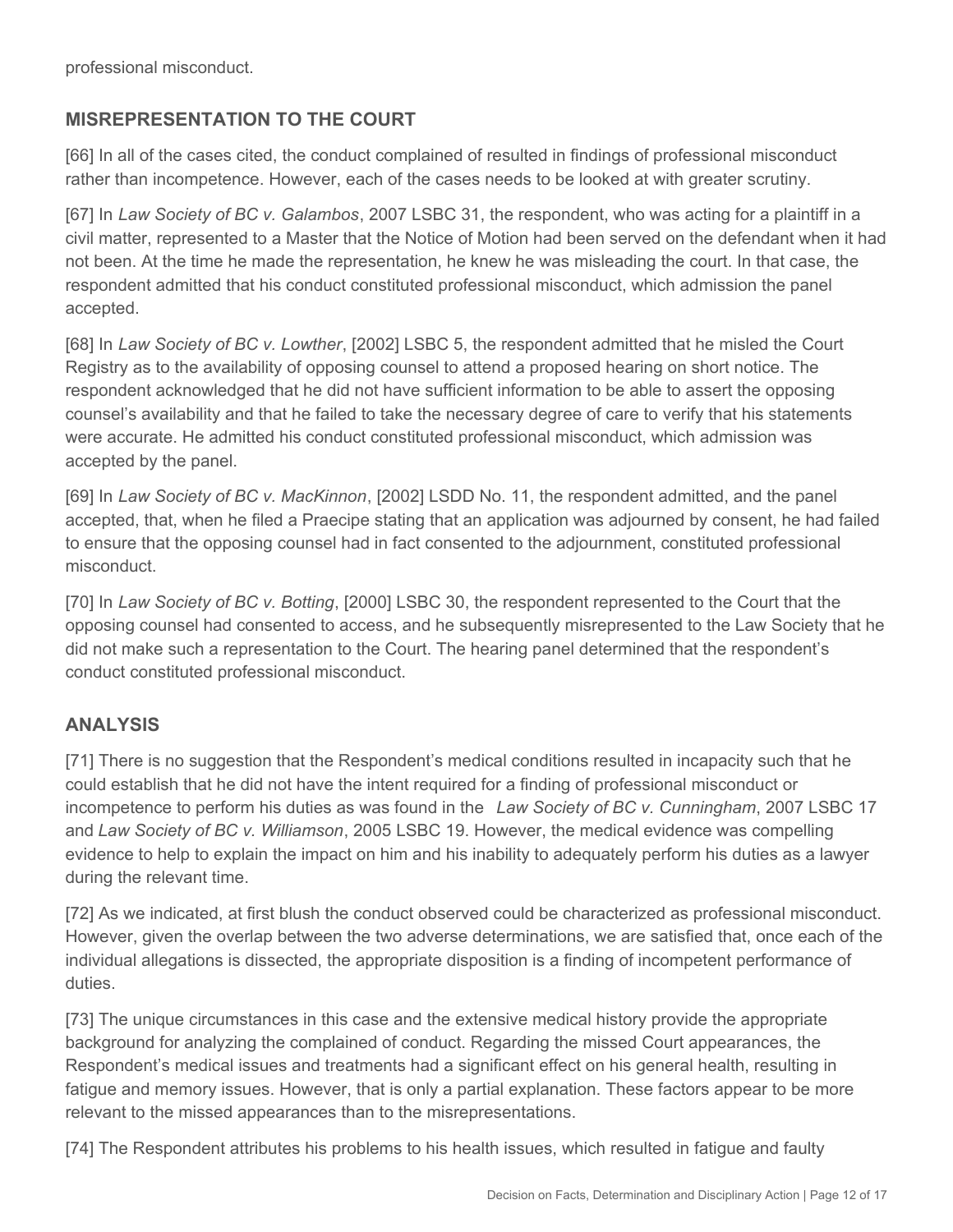memory, calendar conflicts and reliance on support staff to make arrangements for agency appearances and to file documents. Clearly, the Respondent, over the relevant period of time, did not provide adequate attention and care in approaching his practice such that he was able to meet his professional obligations, both to his clients and to the Courts.

[75] It is of interest to note that, notwithstanding the multiple missed appearances involving seven different clients, not one of the clients complained to the Law Society about the Respondent's behavior.

[76] The evidence as a whole does not support a finding that, in his failure to attend the numerous Court appearances, the Respondent displayed a wilful or flagrant disregard to his obligations to his clients and to the Courts. In one instance, he was unable to attend as he was in the hospital. In another instance, he was not aware of the two subsequent dates as he had missed the first one. In some instances, the matters were arbitrarily added to the list by the Crown and not the Respondent, without once determining his availability. Nonetheless, the Respondent failed miserably in the proper running of his busy practice. He failed to have a proper diary system in place, and he failed to moderate his work load or hire additional help.

[77] He also failed to realize the effect that his medical condition had on his ability to properly function as a lawyer. His condition resulted in a lack of focus, failure to properly record Court appearance dates and an obviously unworkable situation.

[78] Furthermore, the evidence does not support a finding that the misrepresentations made to the Court were deliberate or that there was any intention to mislead. The Respondent provided evidence that, in each instance, the Notices of Appeal had been signed prior to his appearance in Court and he was under the mistaken honest belief that they had actually been filed in the Court Registry.

[79] He relied on his staff and expected that the Notices of Appeal would have been filed as he had instructed. However, he failed to determine the true state of affairs before making his representations. Clearly he was negligent in carrying out his responsibilities as a lawyer.

[80] We accept the position of the Law Society that the discipline violations are more fairly characterized as negligence over a two year period, flowing from an inability to manage his practice in a manner expected of criminal lawyers who take on a practice that requires numerous Court appearances in numerous Court locations throughout the Province. In this case, the Respondent's inability to manage his practice was exacerbated by his illness and his failure to limit his practice to a manageable level in light of the effects of the illness.

[81] This case is similar to the case of the *Law Society of BC v. Bell*, [2000] LSBC 6, in which the panel felt that Ms. Bell's medical condition, a psychological disorder, contributed to her incompetent performance of her duties as a lawyer.

[82] Furthermore, as this was a joint submission, serious consideration should be given to the recommendation unless the disposition is unfit or unreasonable or contrary to the public interest and should not be departed from unless there are good or cogent reasons for doing so (cf. *Rault v. Law Society of Saskatchewan* 2009 SKCA 081). Although that case applied to a penalty, its principle would also apply in the determination stage.

# **PENALTY**

[83] We have found that the Respondent incompetently performed his duties as a lawyer in respect of conduct over the course of two years by missing numerous Court appearances and making several misrepresentations to the Court.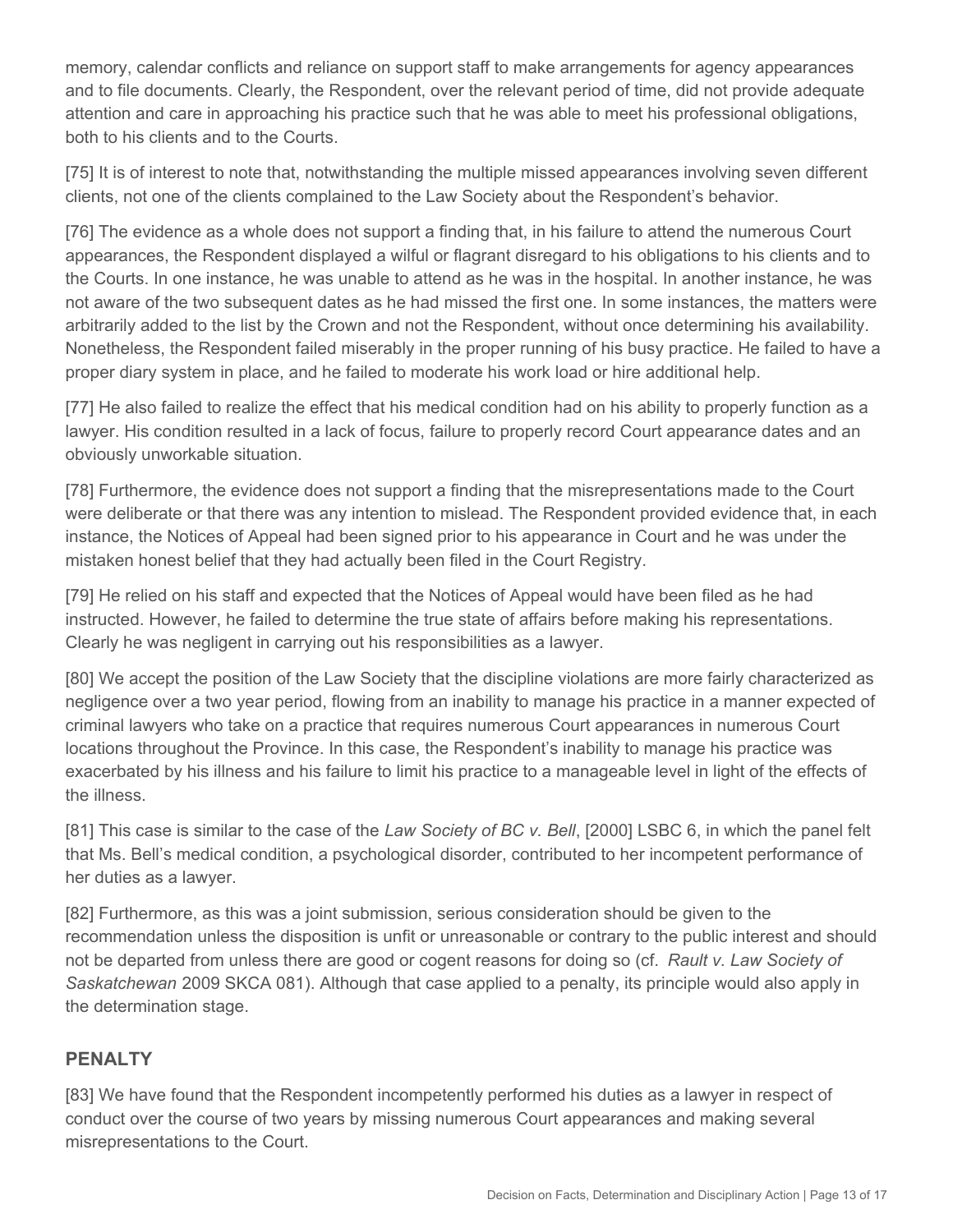[84] *Law Society of BC v. Ogilvie*, [1999] LSBC 17, which is cited with approval in virtually all of the discipline cases, sets out the factors relevant in determining the appropriate disciplinary action.

[85] In determining whether a suspension or a fine is the more appropriate sanction, the decision of the Benchers on review in Law Society of BC v. Martin, 2007 LSBC 20, also provides some guidance. When considering a suspension, the Benchers held in paragraph [41], one could look at:

- (a) elements of dishonesty;
- (b) repetitive acts of deceit or negligence;
- (c) significant personal or professional misconduct issues.

[86] We were referred to a number of cases in which there was a finding of professional misconduct where missed Court appearances were alleged. In these cases, there was a range of fines from \$1,000 to \$6,000 and suspensions from 30 days to three months (cf. *Law Society of BC v. Goldberg*, 2007 LSBC 55, *Law Society of BC v. Goldberg*, 2009 LSBC 18, *Law Society of BC v. Layne*, Decision of a Hearing Committee (1985), *Law Society of Manitoba v. Walsh*, [1997] LSDD No. 96, *Law Society of Manitoba v. Nadeau*, [2005] LSDD No. 35, *Law Society of Alberta v. Rothecker*, [2006] LSDD No. 137.

[87] We were also referred to a number of cases where misrepresentations to the Courts, characterized as professional misconduct, had a range of penalties from fines to suspension (cf. *Law Society of BC v. Botting*, 2009 LSBC 30, *Law Society of BC v. Lowther*, [2002] LSBC 5, *Law Society of BC v. MacKinnon*, [2002] LSDD No. 11, *Law Society of BC v. Galambos*, 2007 LSBC 31.

[88] The Respondent has a professional conduct record. On October 3, 1996, a conduct review was conducted. This matter arose over a dispute between the Respondent and the complainant regarding an account that was rendered. No further action was required. On July 21, 2006, a hearing panel accepted the Respondent's admission that the fixing of his signature as a witness on a Bill of Sale when the signatory had not signed in his presence amounted to professional misconduct. In that instance, he was fined \$5,000, and costs in the amount of \$3,500.

[89] In addition to hearing from the witnesses, a number of reference letters were filed attesting to the reputation of the Respondent. These were from defence counsel, Crown counsel, a native Court worker and other lawyers who do not practise in the criminal area. These letters provide an insight into the respect that the Respondent has earned, including such comments as:

1. A strong advocate on behalf of his client, explores every defence and is diligent in obtaining disclosure to assist in the defence of his clients.

- 2. Well prepared for court.
- 3. Very formidable advocate and always represents his clients capably.
- 4. Perseverance and persistence.
- 5. A true warrior of the courts.
- 6. Tireless in the defence of his clients.

7. Very articulate counsel, was well prepared, the quality of his work appears to be good to excellent.

8. Fearless and imaginative advocate.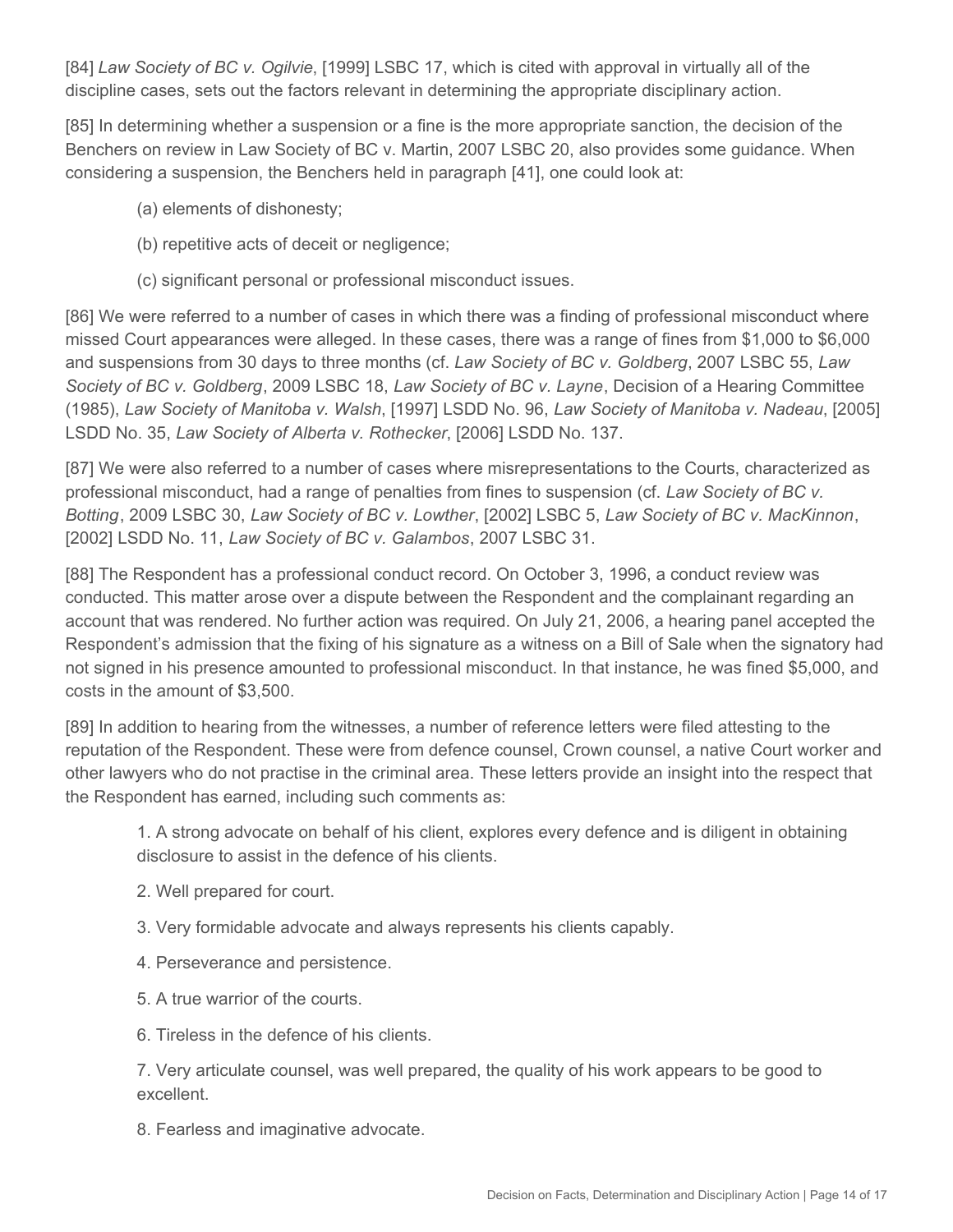9. Wears his heart on his sleeve.

10. Capable and competent criminal lawyer.

[90] Some of these letters also comment on the differences in practising in the North vs. practising in Vancouver. They describe the endless number of adjournments, which are not useful, given the limited Court time and lack of judges, and result in split trial hearings.

[91] It is interesting to note that in *R v. F, A.* Rounthwaite PCJ stated:

In fact, as I have said before in Court, when Mr. Cranston conducts the trial, as you have retained him to do for you, he does a good job. He fights hard for his client. He is a skilled cross-examiner. He has a wide array of legal arguments to present.

[92] The discipline violations committed by the Respondent are serious and significant in number and length of time in which they occurred. However, none of the violations involve dishonesty or intentional misconduct on the part of the Respondent. None of the missed appearances were for a trial, but were part of the process leading up to the actual trial date. The facts disclose a sloppy practice of ensuring that fix dates were noted. The Respondent failed miserably.

[93] The Respondent is a senior, experienced criminal lawyer. He has cooperated with the Law Society during the investigation and made admissions that shortened the hearing significantly. The Respondent testified as to the numerous efforts that he had made to resolve the matters. He indicated that, over the course of the investigation, the Law Society asked him in excess of 170 questions, and he responded to each and every one of them. He tried "nine times to settle" the matter, but in each instance, up until this hearing, he was unable to come to a resolution with the Law Society's counsel. He also spoke of the frustration that he experienced when the allegations against him were posted on the Law Society website, many of which the Law Society did not proceed with. In his mind the damage had already been done. He candidly accepted full responsibility for his actions, was remorseful and acknowledged that he should have taken reasonable steps to deal with his health and file management issues.

[94] Counsel for the Law Society has conceded that the health issues the Respondent was suffering from in 2007 and 2008 were proper mitigating factors in this case.

[95] General deterrence may not be a particularly relevant factor in this case. However, any sanctions that are imposed are to be significant enough to send a message to lawyers that they must take steps to ensure that they are meeting their professional obligations to their clients and the Court. If personal circumstances such as illness affect their ability to do so, they must take reasonable steps to limit or manage their practice to minimize any impact on the clients and the administration of justice.

[96] In this instance, there is a joint submission on the fine to be imposed and, accordingly, we are prepared to agree with the recommendation of a \$10,000 fine. We are of the view that this disciplinary action is appropriate in the circumstances.

[97] In the *Law Society of Upper Canada v. Paskar*, [1996] LSDD No. 189, the Discipline Committee quoted a resolution of Convocation (the Benchers) at paragraph 81:

Convocation encourages Benchers sitting on Discipline Committees to accept a joint submission except where the Committee concludes that a joint submission is outside a range of penalties as reasonable in the circumstances.

[98] There was a dispute as to whether or not conditions on the Respondent's practice should be imposed, and we are satisfied that conditions, pursuant to section 38(7) of the *Legal Profession Act*, ought to be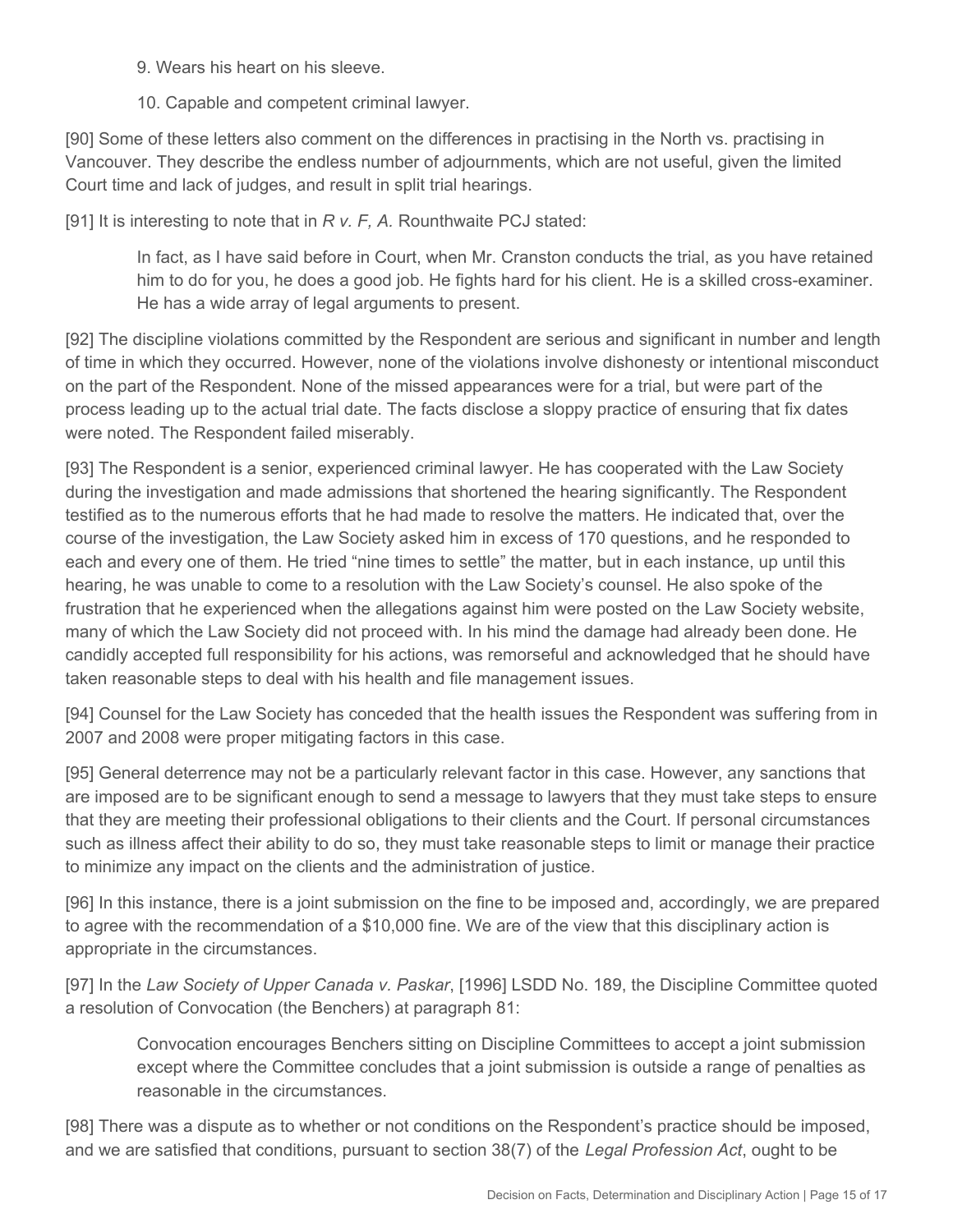imposed.

[99] We order that the Respondent:

1. pay a fine in the amount of \$10,000, pursuant to section 38(5)(b) of the *Legal Profession Act*.

2. continue in the care of his general practitioner(s) and any specialists to whom he is referred and adhere to any advice or treatments recommended by those physicians treating the medical conditions referred to in the reports prepared by Dr. Phan dated May 6, 2010 and April 14, 2011, or any other medical condition(s) which may be diagnosed.

3. submit to the jurisdiction of the Practice Standards Committee and abide by any orders, directions and recommendations of that Committee, within the time frame as directed by the Committee, including but not limited to the following:

(a) an order that the Respondent submit to a practice review;

(b) recommendations made following any practice review ordered;

(c) recommendation that the Respondent obtain, at his own expense, a medical, psychological or psychiatric assessment, or counselling, from a practitioner(s) approved by the Practice Standards Committee and direct the practitioner(s) to provide reports to that Committee;

(d) recommendations made following receipt of the reports referenced in subparagraph (c) above;

(e) recommendations that the Respondent practise in a setting approved by the Practice Standards Committee, including supervision by a lawyer approved by that Committee;

(f) recommendations to take any other steps intended to improve the Respondent's practice of law or otherwise protect the public interest; and

(g) any order made by the Practice Standards Committee pursuant to Rule 3-18 requiring the Respondent to pay costs.

[100] Any failure by the Respondent to abide by any term and order, direction or recommendation made by the Practice Standards Committee, within the time frames directed by that Committee, will constitute a breach of this Hearing Panel order that may trigger further disciplinary action, as would a breach of any other term of this Hearing Panel order.

#### **COSTS**

[101] With respect to costs, the Law Society is not seeking full indemnity and suggests that a 25 percent recovery of counsel fees, which would result in an order of costs of \$12,820, is appropriate. It is the Law Society's position that the reduction to 25 percent recognizes the withdrawal of the four allegations.

[102] The Respondent takes the position that no costs should be ordered against him. He suggests that his numerous attempts to resolve the matter need to be considered. Also, the fact that the Law Society did not pursue its claim that his conduct amounted to professional misconduct and the withdrawal of four allegations further supports his position.

[103] We are of the view that, given the Respondent's financial circumstances and his position in opposing some of the allegations that were subsequently withdrawn warrant a further reduction in fees. Accordingly,